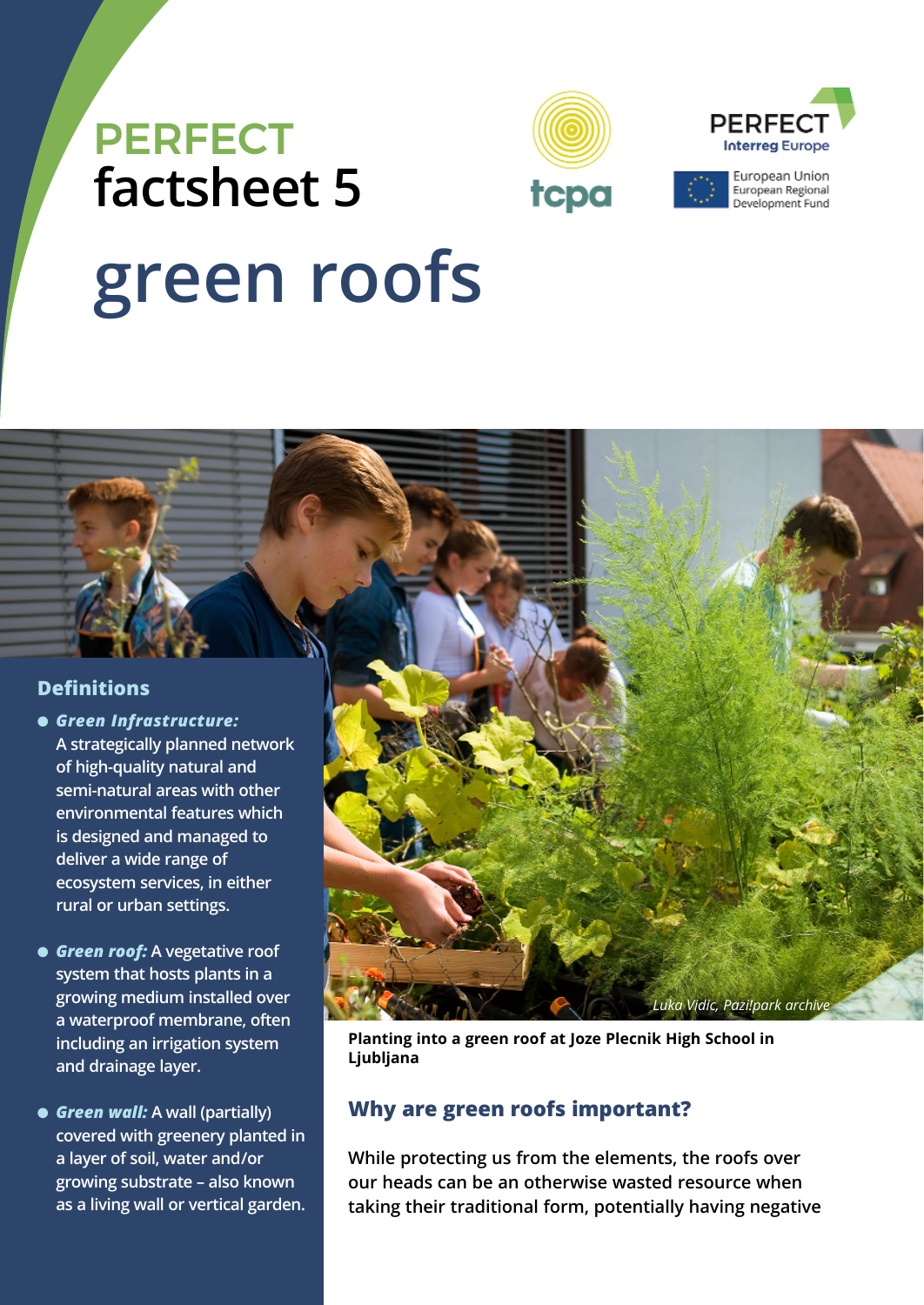**'Green roofs can provide resilience in urban environments and help to reduce the (costly) impact of flooding'**

**impacts such as increased stormwater run-off. Planting our roofs offers an opportunity to adapt our buildings to the effects of climate change and extreme weather events, with green roofs serving multiple purposes, including the absorption of rainwater, provision of insulation for our homes, and habitat creation for wildlife, as well as the further greening of our cities and towns.** 

**Green walls share many of the benefits associated with green roofs, including their capacity to reduce stormwater run-off by storing rainwater for irrigation.1**

**As a key component of the wider green infrastructure network, particularly in urban areas characterised by a constrained land supply and competing land uses, green roofs can be used to refurbish existing buildings or can be included in new development to contribute to urban flood management and water retention systems.** 

**As there is an increasing likelihood of flooding events in many of our cities, green roofs can provide resilience in urban environments and help to reduce the (costly) impact of flooding.**

# **Types of green roof**

**The many different forms of green roof can be split in two categories: intensive and extensive.2**

**Intensive green roofs have a deeper layer of soil (20 centimetres or more) that can support trees and shrubs, as well as grasses and perennials. The extensive green roof, which has received more interest as it does not require additional structural support, includes lightweight layers of free-draining material that can support low-growing and drought-tolerant vegetation.** 

**Using a diverse set of vegetation to replicate specific habitats, planted roofs can support a variety of flora and fauna. Design, installation and maintenance are factors to consider when selecting a type of green roof.3**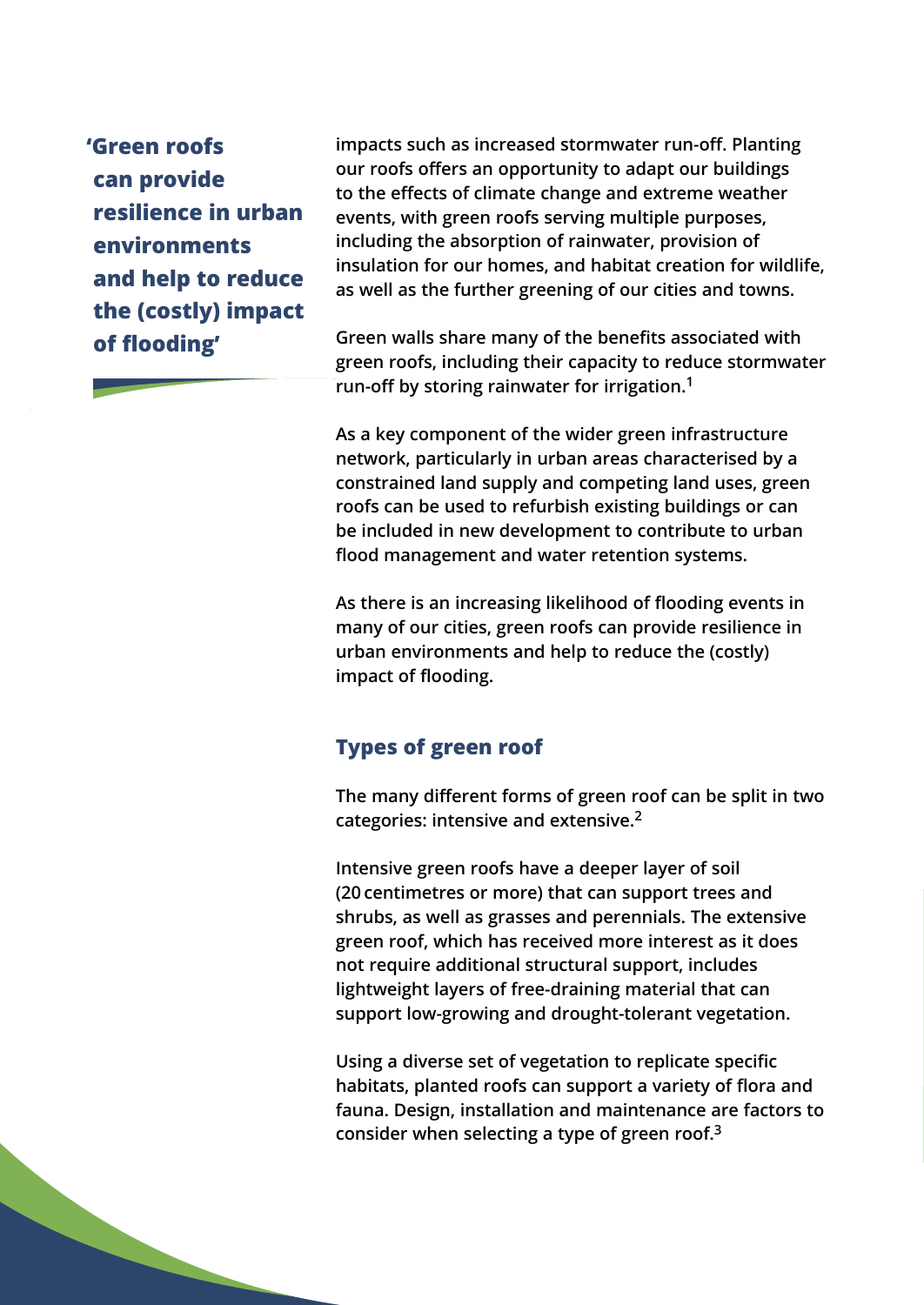# **General characteristics and benefits of types of green roof**

|                                                                                          | Green roof type                                  |                                                           |                                                           |
|------------------------------------------------------------------------------------------|--------------------------------------------------|-----------------------------------------------------------|-----------------------------------------------------------|
|                                                                                          | <b>Extensive</b>                                 | <b>Semi-intensive</b>                                     | <b>Intensive</b>                                          |
| <b>Use</b>                                                                               | <b>Ecological landscape</b>                      | Garden or ecological<br>landscape                         | Garden, park, or<br>roof terrace                          |
| <b>Type of</b><br>vegetation                                                             | Moss, herbs, and<br>grasses                      | Moss, herbs, and<br>grasses                               | Lawn/perennials,<br>shrubs, and trees                     |
| <b>Benefit</b>                                                                           | Water retention,<br>thermal, and<br>biodiversity | Water retention,<br>thermal, biodiversity,<br>and amenity | Water retention,<br>thermal, biodiversity,<br>and amenity |
| Depth of<br>substrate                                                                    | 60-200 millimetres                               | 120-250 millimetres                                       | 150-400 millimetres                                       |
| Weight                                                                                   | 60-150 kilogrammes<br>per square metre           | 120-200 kilogrammes<br>per square metre                   | 180-500 kilogrammes<br>per square metre                   |
| Cost                                                                                     | Low                                              | Periodic                                                  | High                                                      |
| Source: 'Types of green roofs'. Webpage. European Federation of Green Roof Associations. |                                                  |                                                           |                                                           |

**https://efb-greenroof.eu/green-roof-basics/**

# **Benefits of green roofs**

**Green roofs offer a wide range of benefits, as outlined below.**

#### *Benefits in addressing climate change*

- *Flood risk reduction:* **Green roofs reduce peak flow rates and rainwater run-off, as they store rainwater in the plants and the substrate, with some research findings4 indicating reductions in run-off volume of up to 65.7%. The same research found that a 10% increase in intensive green roof construction would increase annual rainfall retention for Manchester city centre by 2.3%, demonstrating the benefits of scaling-up green roof construction and the possibility of saving costs on drainage infrastructure.5 Rainfall retention can even be achieved on sloped green roofs, although different construction methods (at higher costs) are required.6**
- *Countering the urban heat island effect:* **Given their different thermal qualities in comparison with conventional roofs, green roofs reflect more sunlight,**

**'Green roofs reduce peak flow rates and rainwater run-off, with some research indicating reductions in run-off volume of up to 65.7%'**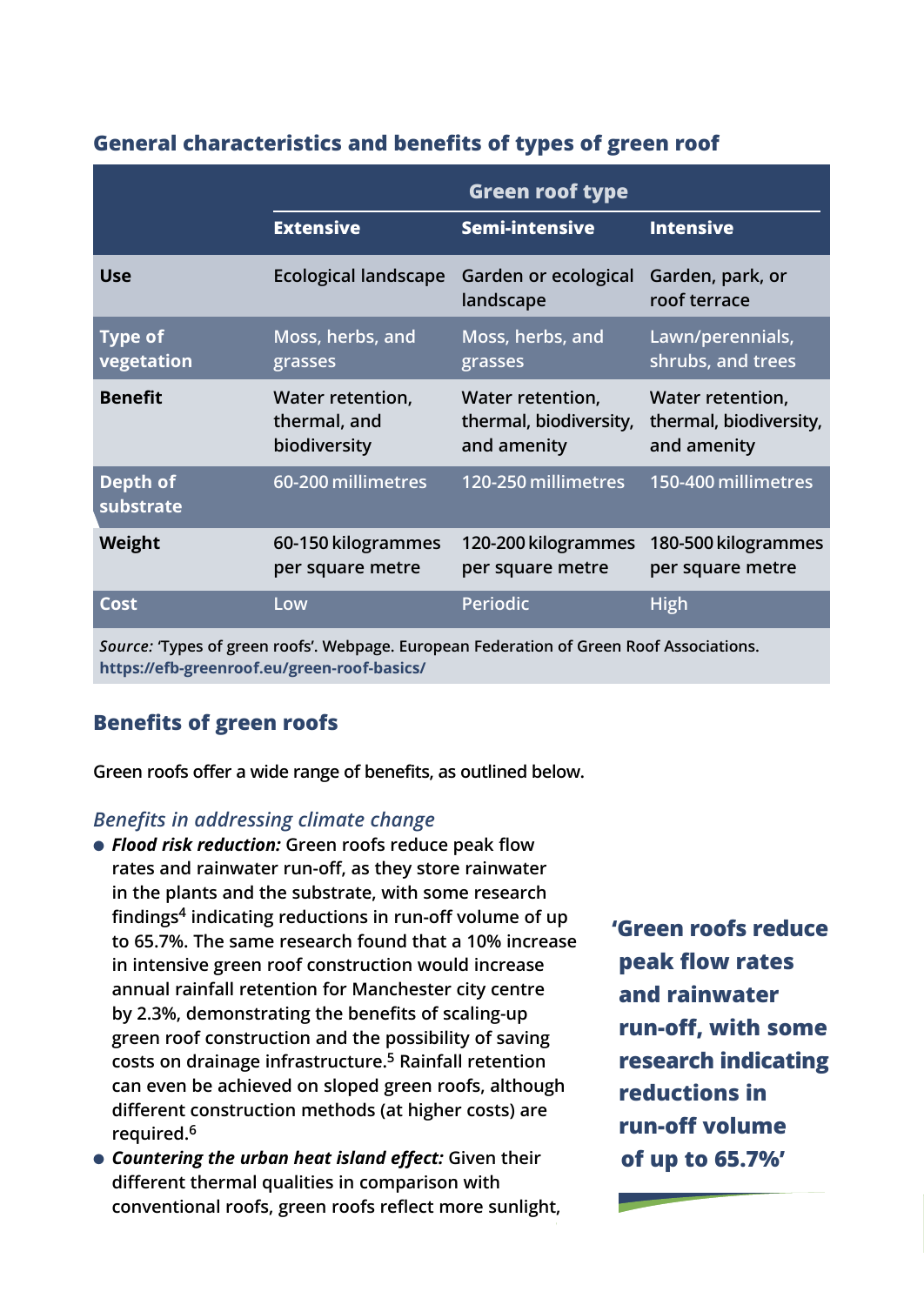

**Green roof on top of the Breevast office in Zuidas, Amsterdam**

**while water evaporation from plants cools down the roof, reducing roof surface temperatures by 50%.7**

- *Increased biodiversity:* **Green roofs can be designed to replicate various habitats to support a range of species, particularly when used in combination with green walls and other green infrastructure to create green corridors.8**
- *Improvements in air and water quality:* **A planted roof can contribute to the removal of airborne particles and heavy metals from the local atmosphere, in turn improving local water quality by retaining contaminants found in infiltrating water.9**

# *Benefits for people*

- *Increases in amenity space:* **Depending on the level of access to the rooftop, green roofs can provide new green space for building occupants or the general public to enjoy. For example, a strategy for greening the Amsterdam Zuidas business district recognises the user and experience value of green roofs, in addition to their ability to store stormwater.10**
- *Reductions in noise pollution:* **The organic material on the rooftop can reduce noise transfer through the roof structure and increase acoustic insulation.11**
- *Supporting better health:* **By further greening the built environment, green roofs can help to deliver mental health and wellbeing benefits, although future research on the specific health benefits of green roofs is needed.12**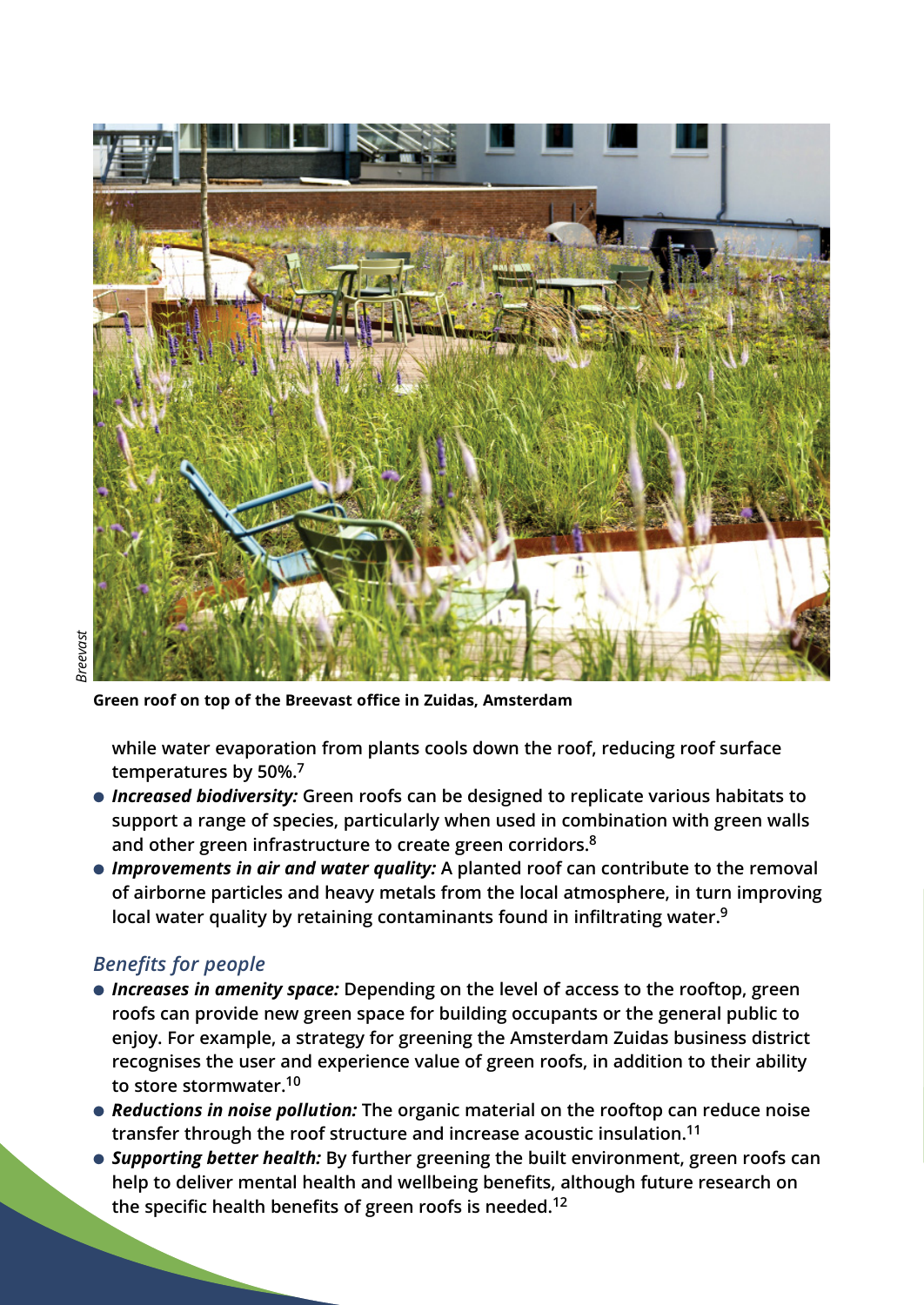

**Green roof of the New Town Hall building in Freiburg, Germany**

# *Benefits for building(s)*

- *Increases in roof lifespan:* **Green roofs have been found to slow down the rate at which waterproof membranes wear out, and last up to three times longer than conventional roofs.13**
- *Reductions in energy consumption:* **Green roofs provide additional insulation that reduces air cooling requirements in summer and heating requirements during the winter, and have been found to reduce energy consumption by up to 9% in summer.14**

# **Communities and green roofs**

**The greening of roofs offers additional benefits when opportunities are created for the local community to participate in their construction and upkeep. The roof terrace garden at Joze Plecnik High School in Ljubljana demonstrates that the greening of roofs does not have to be a resourceintensive exercise, while providing students and staff with additional opportunities for socialising and learning.15 Students themselves designed and constructed the roof garden and are responsible for the maintenance of the beds, which has become part of their education on ecology and biology.**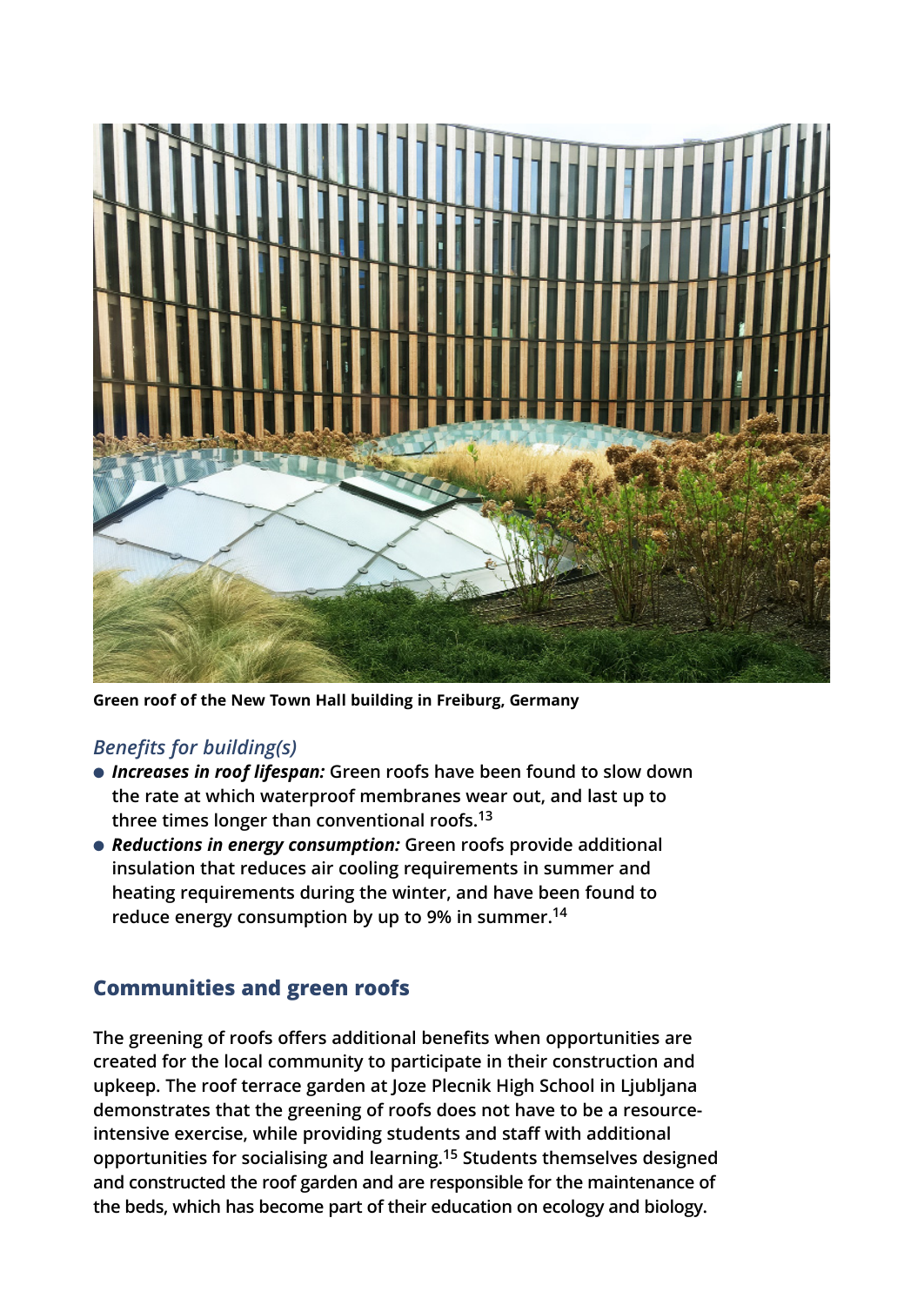# **References**

- 1 *Living Roofs and Walls from Policy to Practice: 10 Years of Urban Greening in London and Beyond*. European Federation of Green Roof and Green Wall Associations (EFB) and Livingroofs.org, for the Greater London Authority, 2019. **https://livingroofs.org/wp-content/uploads/2019/04/LONDON-LIVING-ROOFS-WALLS-REPORT-2019.pdf**
- 2 'Green Roofs'. Webpage. Green Roof Centre, University of Sheffield. **http://www.thegreenroofcentre.co.uk/green\_roofs.html**
- 3 For further information on the design, installation and maintenance of green roofs, see *GRO Green Roof Code: Green Roof Code of Best Practice for the UK 2014*. Green Roof Organisation, Sept. 2014. **http://www.greenroofguide.co.uk/media/en/applications/grocode2014.pdf**; see also *Green Roof Guidelines: Guidelines for the Planning, Construction and Maintenance of Green Roofs*. 2018 Edition. Forschugsgesellschaft Landschaftsentwicklung Landschaftbau (Landscape Research, Development and Construction Society), Germany. Available through **https://shop.fll.de/de/englishpublications.html**
- 4 AF Speak, JJ Rothwell, SJ Lindley and CL Smith: 'Rainwater runoff retention on an aged intensive green roof'. *Science of the Total Environment*, 2013, Vols 461-462, 28-38. **https://doi.org/10.1016/j.scitotenv.2013.04.0855**
- 5 See also the *Green Roof Guide*. Green Roof Centre, Sheffield University, 2011. **https://sites.google.com/a/sheffield.ac.uk/green-roof-research/home/green-roof-guide**
- 6 For an example of a pitched green roof developed by the German green roof manufacturing company ZinCo, see ZinCo's 'Pitched green roofs up to 25°' webpage, at https://zinco**greenroof.com/systems/pitched\_green\_roof**
- 7 P Bevilacqua, D Mazzeo, R Bruno and N Arcuri: 'Surface temperature analysis of an extensive green roof for the mitigation of urban heat island in southern Mediterranean climate'. *Energy &Buildings*, 2017, Vol. 50, Sept., 318-27. **https://doi.org/10.1016/j.enbuild.2017.05.081**
- 8 For a discussion on green roof patch size, quality, abundance and isolation in relation to biodiversity, see F Mayrand and P Clergeau: 'Green roofs and green walls for biodiversity conservation: a contribution to urban connectivity?'. *Sustainability*, 2018, Vol. 10(4), 985. https://doi.org/10.3390/su10040985
- 9 CMG Carpenter, D Todorov, CT Driscoll and M Montesdeoca: 'Water quantity and quality response of a green roof to storm events: Experimental and monitoring observations'. *Environmental Pollution*, 2016, Vol. 218, Nov., 664-72. **https://doi.org/10.1016/j.envpol.2016.07.056**
- 10 See *Planning for Green and Prosperous Places*. Guide 7. Practical Guides for Creating Successful New Communities. TCPA, Jan. 2018, p.24. **https://www.tcpa.org.uk/Handlers/Download.ashx?IDMF= db632de1-38cc-468a-9401-0599b0bea52b**; and the Amsterdam Rainproof website, at **https://www.rainproof.nl/english**
- 11 T Van Renterghem: 'Green roofs for acoustic insulation and noise reduction'. In G Pérez and K Perini (Eds): *Nature Based Strategies for Urban and Building Sustainability*. Butterworth-Heinemann, 2018, Chap. 3.8 (pp.167-79). **https://doi.org/10.1016/B978-0-12-812150-4.00016-1**
- 12 P Suppakittpaisarn, X Jiang and WC Sullivan: 'Green infrastructure, green stormwater infrastructure, and human health: a review'. *Current Landscape Ecology Reports*, 2017, Vol. 2(4), 96-110. **https://doi.org/10.1007/s40823-017-0028-y**
- 13 L Tolderlund: *Design Guidelines and Maintenance Manual for Green Roofs in the Semi-Arid and Arid West*. University of Colorado Denver, *et al*., Nov. 2010. **http://www.cityofgolden.net/media/GreenRoofsSemiAridAridWest.pdf**
- 14 AH Refahi and H Talkhabi: 'Investigating the effective factors on the reduction of energy consumption in residential buildings with green roofs'. *Renewable Energy* , 2015, Vol. 80, 595-603. **https://doi.org/10.1016/j.renene.2015.02.030**; and F Ascione, N Bianco, F de' Rossi, G Turnic and GP Vanoli: 'Green roofs in European climates. Are effective solutions for the energy savings in airconditioning?'. *Applied Energy*, 2013, Vol. 104, 845-59. **https://doi.org/10.1016/j.apenergy.2012.11.068**
- 15 'Small actions with big impact'. News Story. PERFECT project, Apr. 2018 (on the roof terrace garden at Joze Plecnik High School in Ljubljana). **https://www.interregeurope.eu/perfect/news/newsarticle/3131/small-actions-with-a-big-impact/**